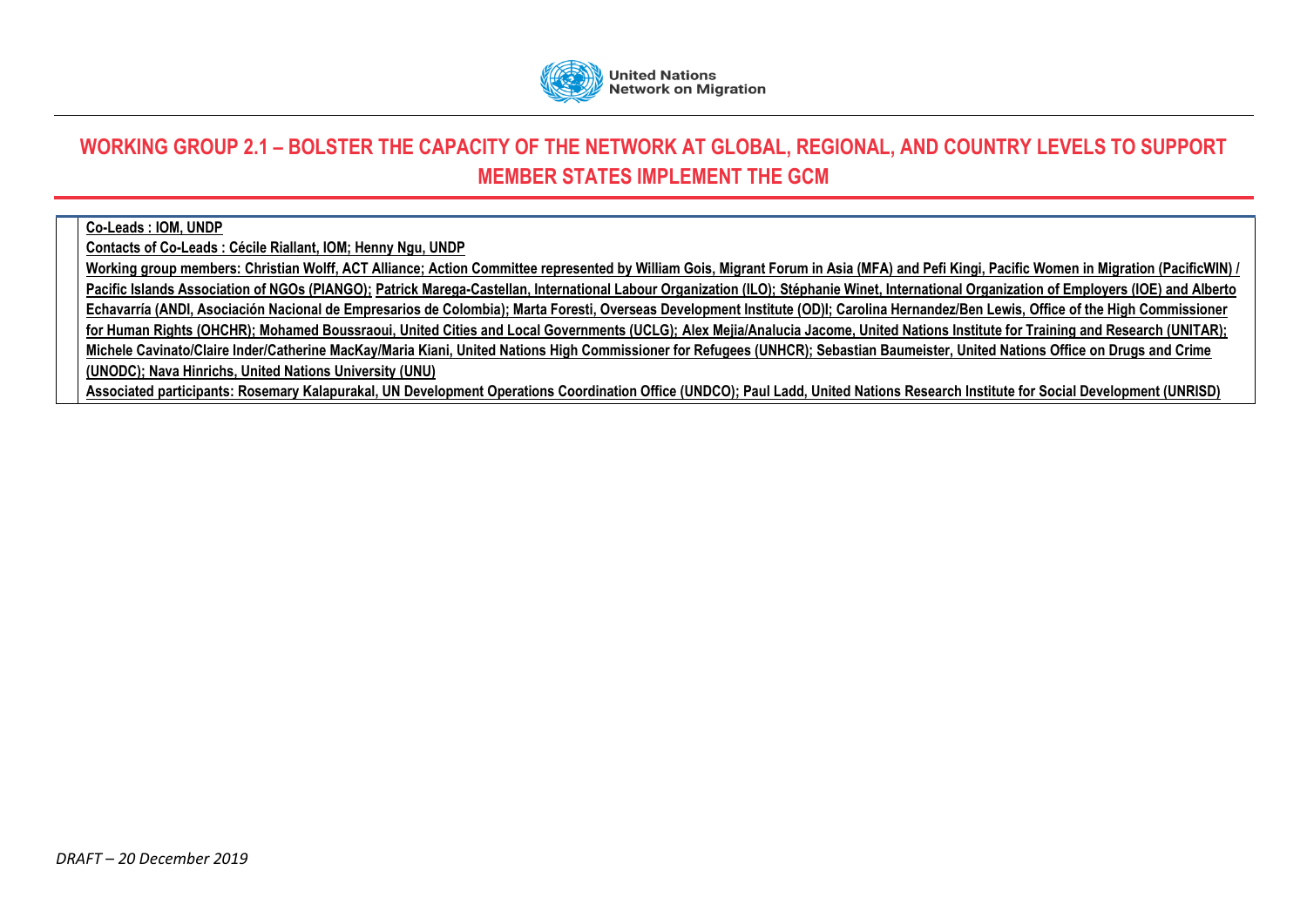

## **Commitment to the principles of the UN Network on Migration**

Working group 2.1 is committed to upholding the principles of the UN Network on Migration (Network) to carry out the below outlined activities of the work plan. Under co-leadership of IOM and UNDP, the working group will leverage the mandates and technical expertise of relevant UN system entities and build on UN Charter, international law, the 2030 Agenda for Sustainable Development and other existing UN system coordination mechanisms to seek out synergies and promote coherence of the system's work on migration. All activities instituted through the work plan will adopt a **human rights-based, gender-responsive, and child-sensitive approach** to respect, protect and fulfil the human rights of all migrants and their communities, especially those in the most vulnerable situations, and provide for opportunities for migrants, especially women migrants, to contribute to development. Workstream 2.1 activities will be carried out in concert with other core and thematic workstreams of the Network's inaugural work plan, with particular emphasis on developing synergies between and with core workstreams 1.2 & 2.2.

Network principles are reinforced through the working group's structure, membership, and working modalities. In accordance with the 360-degree approach of the Global Compact for Safe, Orderly and Regular Migration (GCM) and the Network's commitment to inclusivity, working group 2.1 includes a diverse range of participants representing the UN system, national human rights institutions, civil society organisations, local and regional authorities, private sector, academia, and migrant organisations. Diverse composition of the working group will help to ensure that the rights and wellbeing of migrants remain at the forefront of all workstream activities, and that the relevant laws, principles, and frameworks quide the development of work plan deliverables. Reqular meetings that allow for both in-person and teleconference connectivity will be conducted to maximise the participation and contribution of working group participants and to establish clear **unity of purpose** and **coherence** for the workstream. Regular meetings will also create the results-oriented environment required to support Member States in achieving implementation of the GCM. Information, resources, and materials discussed within the context of working group 2.1 will be shared with participants in writing to ensure transparency and foster **accountability** within the working group. The inclusion of several Executive Committee representatives in working group 2.1 will further support accountability as well as promote **efficiency** by connecting the activities of workstream 2.1 with those foreseen under other workstreams and ensuring that work plan activities align with and support the broader efforts and commitments of the Network.

Working group co-leads will establish and maintain clear lines of communication with working group participants, the Network Executive Committee and Secretariat to generate productive feedback loops with the aim to adjust and recalibrate working group outputs and methods in accordance with the Network's commitment to agility. In recognition of the Network's commitment to accountability and inclusivity, the work plan for workstream 2.1 will be submitted to the Executive Committee for review in agreement with the Secretariat's proposed quarterly review cycle, and working group composition will remain open to allow for adjustments and growth as required to meet the demonstrated needs of the workstream.

| <b>PRIORITY AREAS OF</b><br><b>WORK</b> | <b>DELIVERABLES</b>                                                                                                                                                                                                                                                                 | <b>TIMELINE</b>         | <b>SYNERGIES WITH OTHER</b><br><b>PROCESSES</b>                             | <b>NETWORK</b><br><b>STATEMENT</b><br><b>TOPIC AND DATE</b> | <b>INPUTS TO CBM</b>                                                                                 | <b>UPDATE FROM</b><br><b>WG MEETING</b> |
|-----------------------------------------|-------------------------------------------------------------------------------------------------------------------------------------------------------------------------------------------------------------------------------------------------------------------------------------|-------------------------|-----------------------------------------------------------------------------|-------------------------------------------------------------|------------------------------------------------------------------------------------------------------|-----------------------------------------|
| Pilot Country Identification            | Identify select number of UN County (UNCTs) or regional<br>structures already actively coordinating and supporting<br>member states on migration to pilot Network support<br>measures                                                                                               | <b>DECEMBER</b><br>2019 | Develop by WG co-leads and<br>members, reflect known/existing<br>programmes |                                                             | Mapping will be shared with WG 1.2<br>co-leads to inform workstream 1.2<br>activities as applicable. |                                         |
|                                         | Establish pilot country mapping template based on<br>criteria from the Executive Committee (EC)<br>Complete the mapping template soliciting input from<br>WG members<br>Analyse the mapping results<br>Draft a list of recommended pilot countries based on<br>the mapping analysis |                         |                                                                             |                                                             |                                                                                                      |                                         |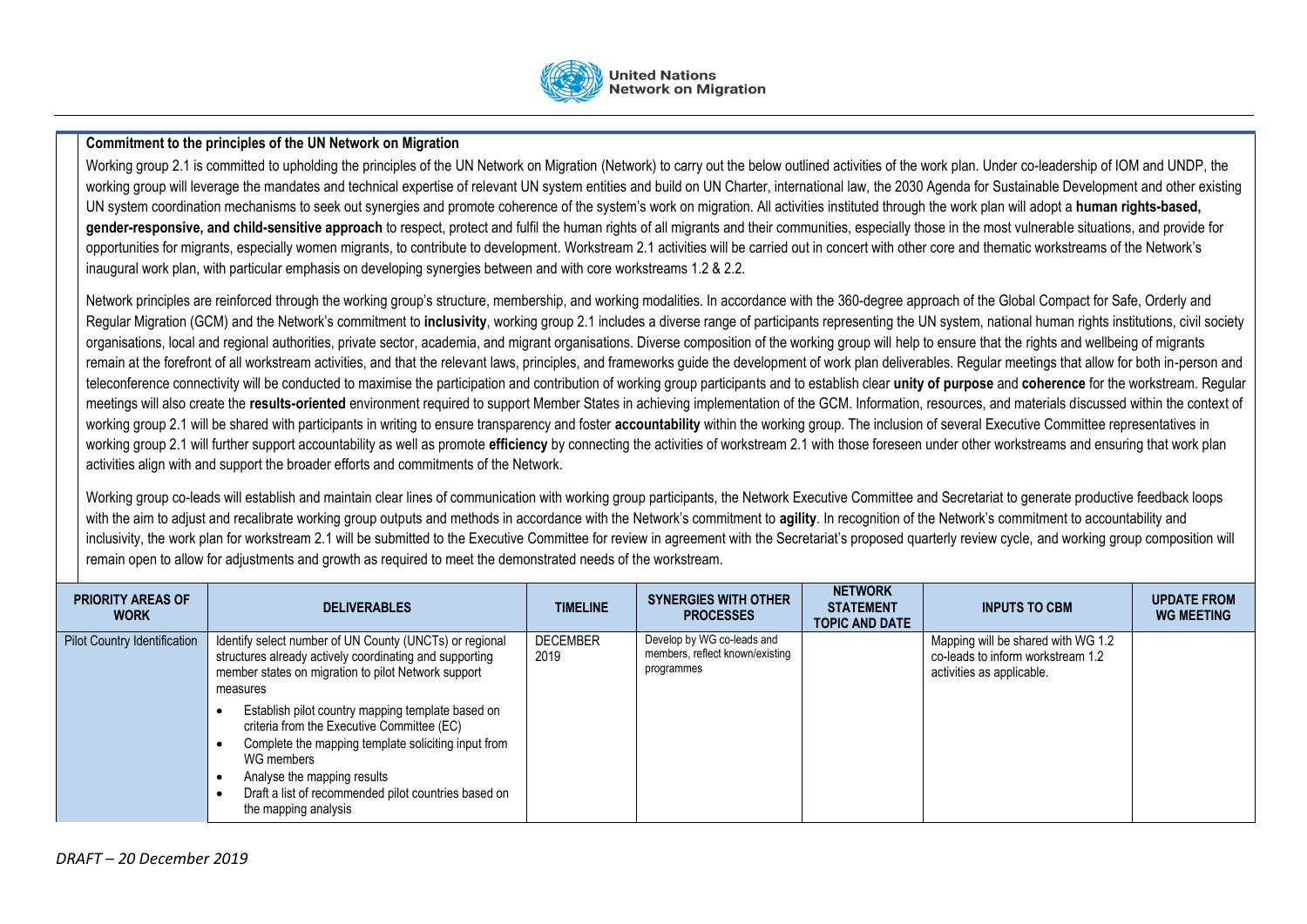

|                       | Identify select number of countries experiencing significant<br>migration-related situations to pilot UNCT support<br>measures for Member States in order to increase their<br>capacity to provide relevant responses.<br>Actively participate in Network dialogues and<br>$\bullet$<br>processes related to pilot country selection<br>Provide information and feedback from WG members<br>$\bullet$<br>and field colleagues to inform discussion<br>Present pilot country recommendations to Executive<br>$\bullet$<br>Committee (EC) on the basis of mapping results<br>As possible, reach out to field colleagues to gauge<br>$\bullet$<br>interest and ability to participate                                                                                                                                                                                                                                                                                                                                                                                                               | <b>DECEMBER</b><br>2019                                                                     | Develop in close collaboration<br>with Network Secretariat                                                                                                                                                       |                                                                                                                                                                                                                                                                                                                                                                                                                                                                                                                                                                                                                                                                                                                                                                                                                                                                                                                  |  |
|-----------------------|--------------------------------------------------------------------------------------------------------------------------------------------------------------------------------------------------------------------------------------------------------------------------------------------------------------------------------------------------------------------------------------------------------------------------------------------------------------------------------------------------------------------------------------------------------------------------------------------------------------------------------------------------------------------------------------------------------------------------------------------------------------------------------------------------------------------------------------------------------------------------------------------------------------------------------------------------------------------------------------------------------------------------------------------------------------------------------------------------|---------------------------------------------------------------------------------------------|------------------------------------------------------------------------------------------------------------------------------------------------------------------------------------------------------------------|------------------------------------------------------------------------------------------------------------------------------------------------------------------------------------------------------------------------------------------------------------------------------------------------------------------------------------------------------------------------------------------------------------------------------------------------------------------------------------------------------------------------------------------------------------------------------------------------------------------------------------------------------------------------------------------------------------------------------------------------------------------------------------------------------------------------------------------------------------------------------------------------------------------|--|
| Guidance / Guidelines | Develop clear guidance for UNCTs on how to understand<br>and articulate the linkages between the GCM and the 2030<br>Agenda for Sustainable Development.<br>Develop tools and guidance for UNCTs to ensure the<br>inclusion of migration considerations in national<br>development planning and budgeting, Common Country<br>Analysis documents, UNSDCFs and other relevant<br>planning frameworks<br>Collect existing tools, statements, guidelines, and<br>$\bullet$<br>other materials that can inform the anticipated<br>guidance<br>Review and provide feedback on detailed outline of<br>$\bullet$<br>quidance material<br>Review and provide feedback on draft guidance<br>$\bullet$<br>material<br>Identify opportunity(ies) to test draft guidance<br>$\bullet$<br>material, building on pilot country and other Network<br>initiatives<br>Test the guidance in accordance with identified<br>$\bullet$<br>opportunity(ies)<br>Review and approve revised guidance material that<br>$\bullet$<br>incorporate test feedback<br>Present final guidance to EC for endorsement<br>$\bullet$ | Draft of Guidance<br>material to be<br>piloted in select<br>countries:<br><b>MARCH 2020</b> | Develop in close collaboration<br>with guidance to Governments<br>developed under WG 2.2<br>Involvement of UNCT agencies,<br>country based networks/other<br>existing structures, other<br>relevant stakeholders | Guidance will be developed in accordance<br>with CBM efforts, leveraging linkages<br>between the Global Knowledge Platform<br>(KP) and Connection Hub (CH) and<br>Guidance materials for UNCTs to feed.<br>inform and adjust content across both<br>workstream 1.2 and 2.1 deliverables.<br>Feedback from stakeholders involved in<br>the piloting process (including UNCTs,<br>country level structures, national<br>networks, and other relevant<br>stakeholders) regarding the utility of the<br>KP and CH, including recommendations<br>for increased relevance and coherence<br>across the platforms, will be shared with<br>workstream 1.2 with the aim to strengthen<br>the Network's CBM.<br>Results of the piloting process could<br>generate the following, which may be<br>developed into content for the KP and CH:<br>Case studies<br>Good practices<br>Tips<br>Lessons Learned<br>Sample templates |  |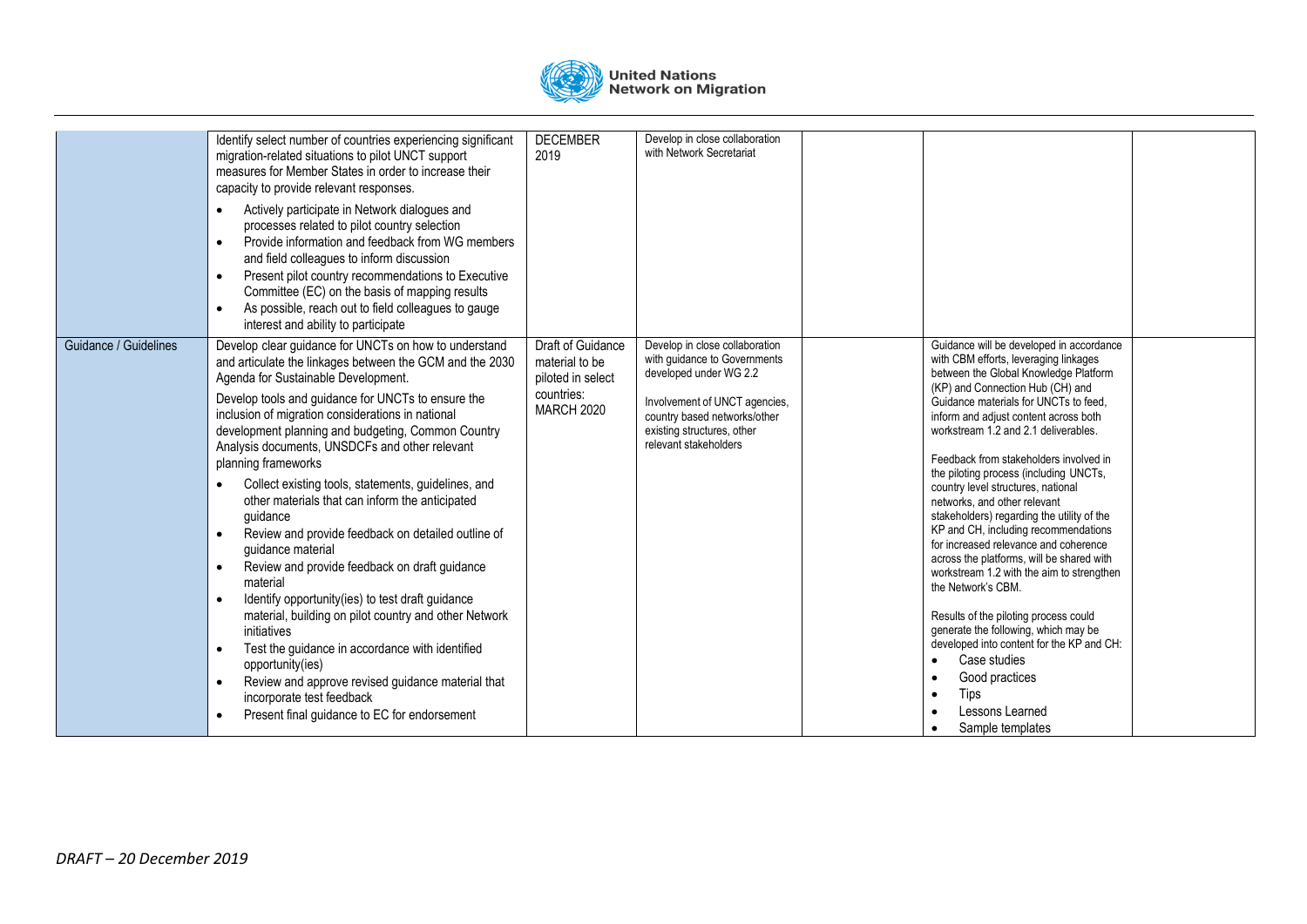

| Network infrastructure and<br>strategic coordination | Encourage and support the establishment of<br>regional/country Network Coordination structures, ensuring<br>to connect with any existing migration coordination<br>mechanisms, by providing advice and guidance accordingly<br>Contribute to the mapping of regional/country<br>Network coordination activities<br>Identify and index anticipated communication and<br>$\bullet$<br>guidance materials required to support the<br>establishment of regional/country networks actively<br>seeking out synergies and avoiding duplication<br>In coordination with UN NW Secretariat and EC,<br>$\bullet$<br>support newly established structures in developing<br>ToRs reflecting Global network's principles and<br>inclusive decision-making arrangements<br>Establish communication and workflow mechanisms<br>with Network Secretariat based on the identified<br>needs | <b>ONGOING</b>                                              | Work in close collaboration with<br>Network Secretariat and EC:<br>Align with Connection Hub (CH)<br>and Global Knowledge Platform<br>(GKP) activities carried out<br>under WG 1.2 and capacity<br>building and technical<br>assistance activities carried out<br>under WG 2.2 | Efforts to support the establishment of<br>regional/country Network Coordination<br>structures will be carried out in<br>accordance with CBM efforts, in particular<br>by leveraging resources provided by KP<br>and CH to quide and strengthen<br>regional/country Network Coordination<br>structures. |  |
|------------------------------------------------------|---------------------------------------------------------------------------------------------------------------------------------------------------------------------------------------------------------------------------------------------------------------------------------------------------------------------------------------------------------------------------------------------------------------------------------------------------------------------------------------------------------------------------------------------------------------------------------------------------------------------------------------------------------------------------------------------------------------------------------------------------------------------------------------------------------------------------------------------------------------------------|-------------------------------------------------------------|--------------------------------------------------------------------------------------------------------------------------------------------------------------------------------------------------------------------------------------------------------------------------------|---------------------------------------------------------------------------------------------------------------------------------------------------------------------------------------------------------------------------------------------------------------------------------------------------------|--|
|                                                      | Provide support and guidance to regional Network Working<br>Groups within the framework of the regional review for the<br><b>IMRF</b><br>Establish communication and workflow mechanisms<br>with WG 4.1 co-leads<br>Identify anticipated information and communication<br>needs in relation to the regional review for the IMRF<br>Establish and maintain relationships with relevant<br>$\bullet$<br>regional Network Working Groups and other relevant<br>coordination structures in accordance with identified<br>needs and agreed upon mechanisms<br>Per Para 50 of the GCM, identify and support<br>$\bullet$<br>collaboration with Regional Economic Commissions<br>In line with IMRF res, promote inclusion of "all<br>relevant stakeholders"                                                                                                                      | <b>ONGOING</b><br><b>THROUGH</b><br><b>DECEMBER</b><br>2020 | Work in close collaboration with<br>Network Secretariat; Align with<br>activities related to the<br>Network's support to institutional<br>processes carried out under WG<br>4.1                                                                                                |                                                                                                                                                                                                                                                                                                         |  |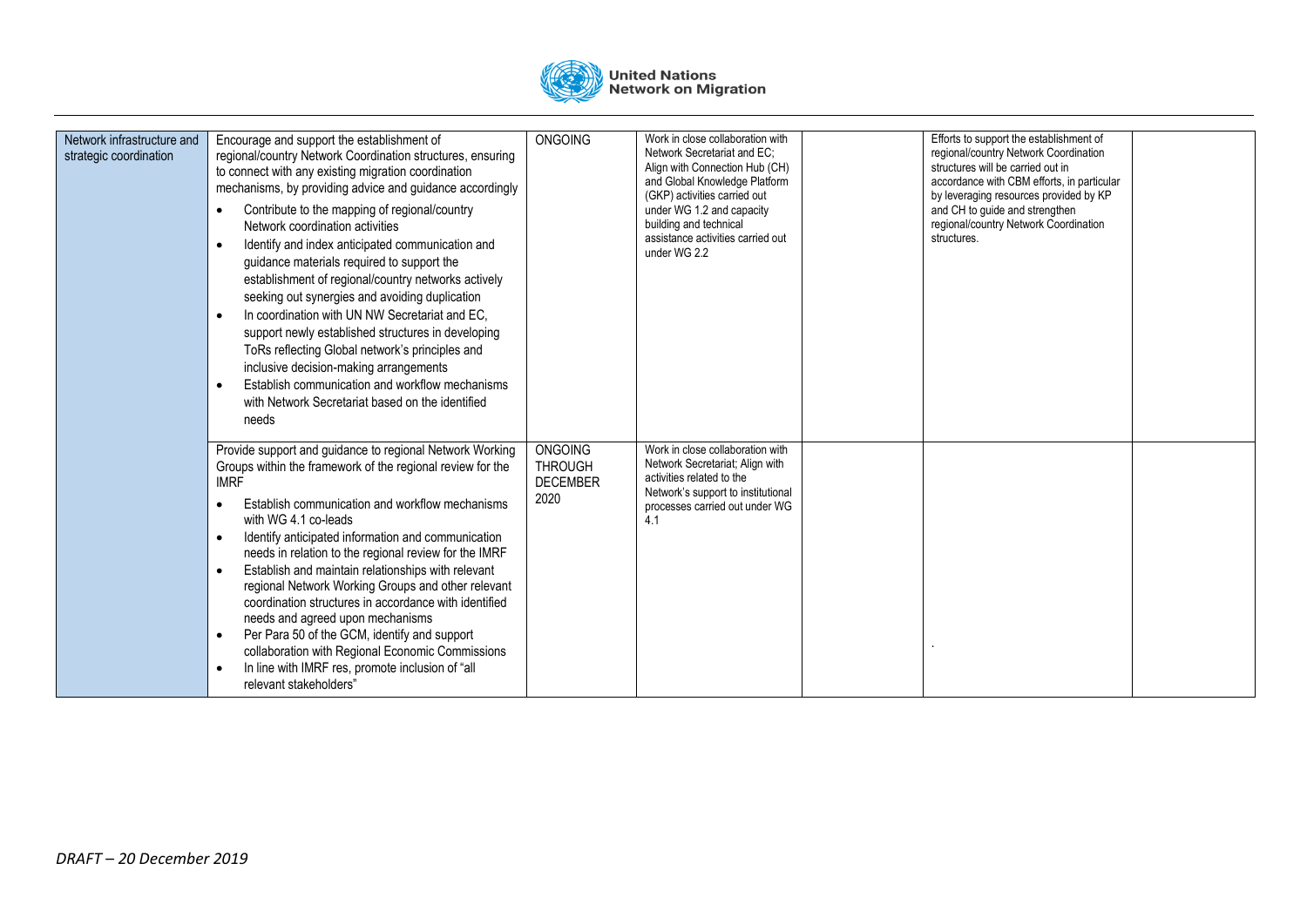

| Support the UN Sustainable Development Group working<br>on UNSDCFs with support to ensure the effective inclusion<br>of the GCM within efforts to achieve the 2030 Agenda<br>including the development of indicators<br>Establish and maintain positive working relationship<br>UNSDG focal points<br>Develop communication guidance that clearly<br>articulates the linkages between the GCM and the<br>2030 Agenda, building on existing products and<br>efforts<br>Identify opportunities to provide input and statements<br>in relation to 2030 Agenda processes, including<br>trainings, events, etc.<br>Draft talking points, media posts, and other<br>communication messages to share in conjunction with<br>identified opportunities | ONGOING<br>THROUGH<br><b>DECEMBER</b><br>2020 | Align with capacity building and<br>ongoing technical assistance<br>activities carried out under WG<br>2.2 | Materials, resources, and<br>opportunities established in<br>collaboration with the UNSDG will be<br>shared with WG 1.2 co-leads for<br>adaptation and inclusion on the KP<br>and CH as appropriate |  |
|-----------------------------------------------------------------------------------------------------------------------------------------------------------------------------------------------------------------------------------------------------------------------------------------------------------------------------------------------------------------------------------------------------------------------------------------------------------------------------------------------------------------------------------------------------------------------------------------------------------------------------------------------------------------------------------------------------------------------------------------------|-----------------------------------------------|------------------------------------------------------------------------------------------------------------|-----------------------------------------------------------------------------------------------------------------------------------------------------------------------------------------------------|--|